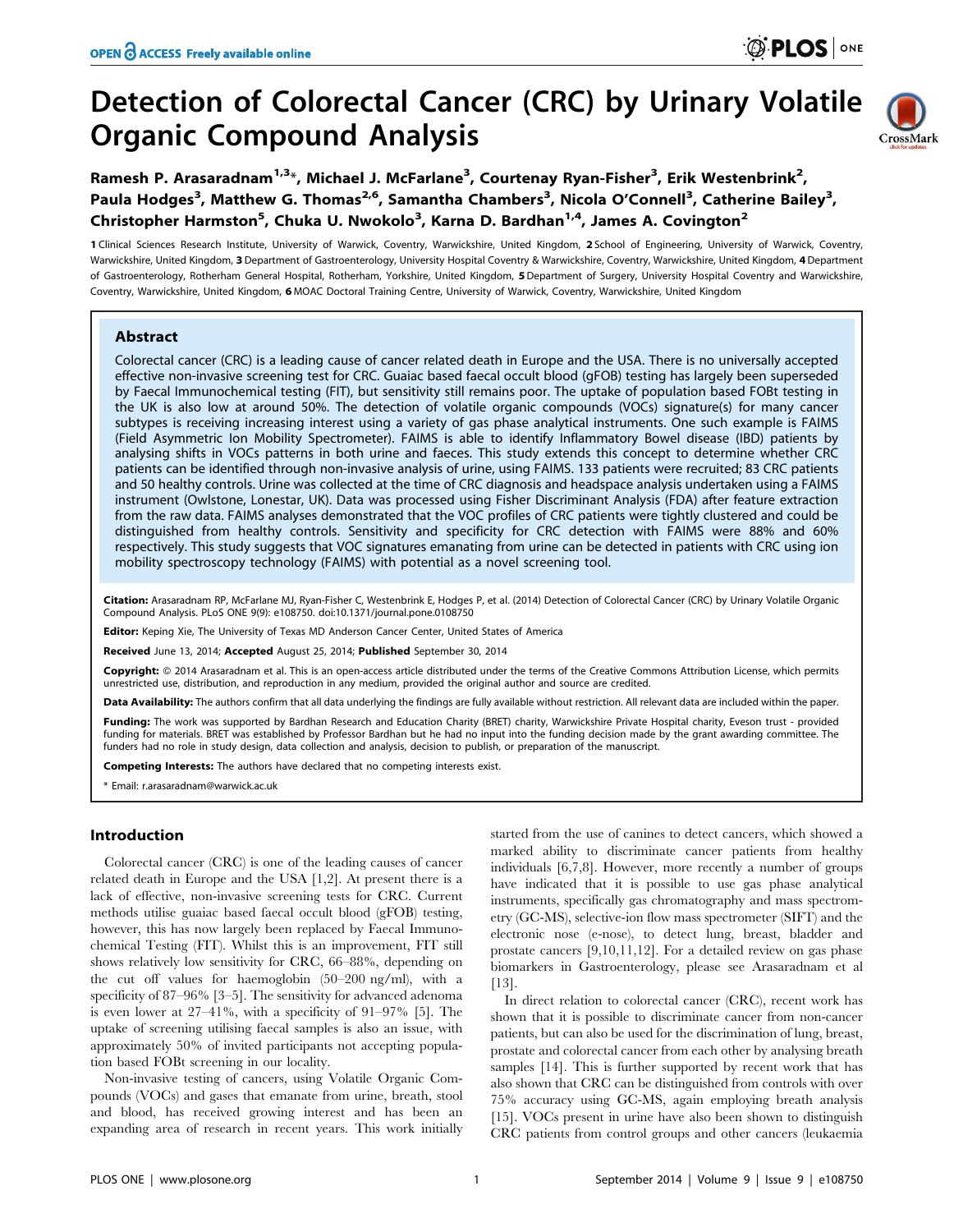Table 1. Demographic data for CRC and control patients.

| $N = 133$                                                            | <b>CRC</b> | <b>Controls</b> |
|----------------------------------------------------------------------|------------|-----------------|
| Number                                                               | 83         | 50              |
| Mean Age (years)                                                     | 60 (17)    | 47 (16)         |
| Sex: M/F                                                             | 53:30      | 21:29           |
| Mean BMI                                                             | 27(7)      | 26(5)           |
| Current Smokers (% of whole population)                              |            | 1.5%            |
| Alcohol: Greater than recommended units/week (% of whole population) |            | 3.8%            |

Figures in parenthesis are standard deviations (SD). doi:10.1371/journal.pone.0108750.t001

and lymphoma), with GC-MS [16]. The electronic nose (Cyrano 320, Sensigent, USA) has also been shown to discriminate between CRC and healthy controls when the VOCs profile in faeces are analysed (85% sensitivity and 87% specificity). Additionally the enose was able to discriminate between advanced adenomas and healthy controls with 62% sensitivity and 86% specificity [5]. These studies support the existence of putative gas phase biomarkers within biological output media for detecting CRC and thus could be the basis of a rapid screening tool.

VOCs can exist in the gaseous phase and are present in exhaled air, sweat, urine and faeces [17,18]. The mechanism for the generation of VOCs is the subject of current research but they are perturbed in many physiological and pathological states - affected by diet and disease states. It is believed that the generation of VOCs within the bowel are the result of colonic bacteria undergoing fermentation of non-starch polysaccharides – fibre

consumed by the host. As such, they represent the complex interaction of colonic cells, human gut microflora and invading pathogens [19,20]. The study of the resultant products of fermentation which we have termed 'the fermentome' [17,18,21,22] can be measured in urine. The latter is presumed possible due to the altered gut permeability afforded in certain gut diseases [23]. We believe that VOCs represent a bio-signature that represents the sum of the multifactorial influences (genetics, environmental factors including diet and disease states) affecting an individual. The aim of this study was to test the potential of FAIMS – a novel highly sensitive technology to differentiate between CRC and healthy controls using only urine samples.



Figure 1. Log of raw data from the FAIMS instrument for a colorectal cancer patient. Intensity is in arbitrary units of ion count. doi:10.1371/journal.pone.0108750.g001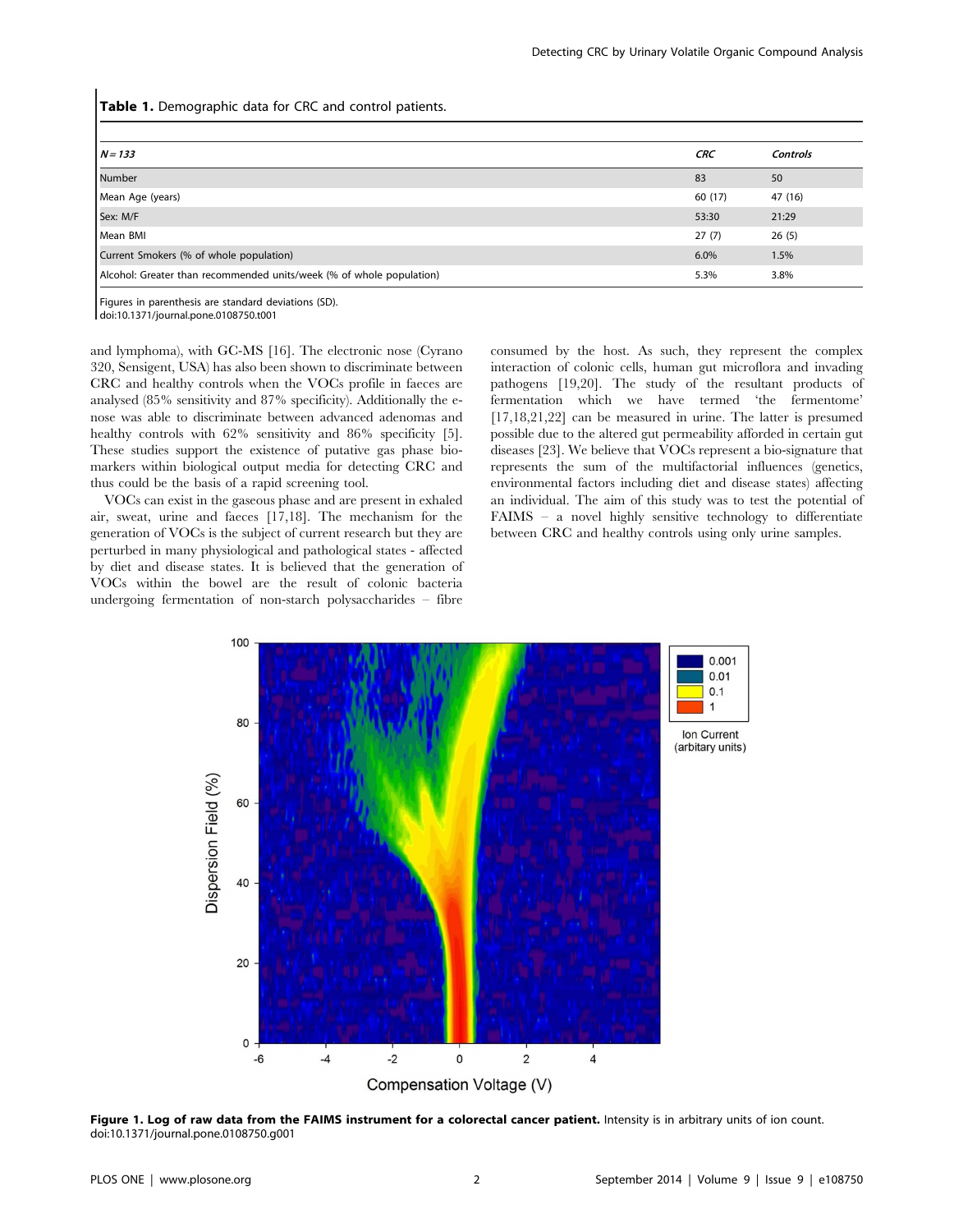| Table 2. Staging for CRC patients using the tumour, nodal and metastases classification (TNM).       |           |           |           |           |
|------------------------------------------------------------------------------------------------------|-----------|-----------|-----------|-----------|
| $N = 83$                                                                                             |           |           |           |           |
|                                                                                                      | $N_{1/2}$ | $N_{1/2}$ | $N_{1/2}$ | $N_{1/2}$ |
| Non-metastatic (M <sub>o</sub> )                                                                     |           |           |           |           |
| Metastatic (M <sub>1</sub> )                                                                         |           |           |           |           |
| N.B. 9 CRC patients could not be fully staged (inoperable).<br>doi:10.1371/journal.pone.0108750.t002 |           |           |           |           |

**The Contract of the Contract of the Contract of the Contract of the Contract of the Contract of the Contract of the Contract of the Contract of the Contract of the Contract of the Contract of the Contract of the Contract** 

 $\mathbf{I}$ 

## Materials and Methods

## 2.1 Subjects

One hundred and thirty three individuals were recruited prospectively for this study. Eighty-three of these patients had histologically confirmed colorectal cancer and fifty were healthy individuals who had a recent normal colonoscopy. The mean age of the CRC patients was 60 years (SD 17 years), 53 (64%) were male. The demographics of the subjects are shown in Table 1.

#### 2.2 Study Design

This was a case control study where patients were recruited from outpatient clinics at University Hospital Coventry & Warwickshire, UK. Urine was then collected in standard universal Sterilin specimen containers (Newport, UK) and frozen immediately to  $-80^{\circ}$ C, for subsequent batch analysis.

#### 2.3 Analysis

Samples were thawed at room temperature overnight, aliquoted into appropriate sample bottles and analysed using the FAIMS experimental methods described below.

2.3.1 FAIMS. For FAIMS analysis, a commercial instrument was utilised (Lonestar, Owlstone, UK, employing an ATLAS sampling system and split flow box). This system achieves separation of chemical components on the basis of differences in the electric field dependence of ionised chemical mobilities. FAIMS allows gas molecules to be separated and analysed at atmospheric pressure and room temperature, unlike similar traditional analytical techniques. After a sample is ionised, it is composed of ions of various sizes and types. These are introduced between two metal plates and an asymmetric high voltage waveform is applied to these plates, subjecting the ionized molecules to high electric fields. The difference in movement of these molecules within this high electric field can be measured, thus resulting in a separation of the complex mixture.

A sample of 5 ml of urine is aliquoted into a 20 ml glass vial and placed inside the ATLAS sampler. The sampler heats the sample to (in our case)  $40\pm0.1^{\circ}$ C, when the sample reaches the correct temperature (typically 10 min), clean synthetic air is passed over the sample and into the Lonestar FAIMS instrument. The flow rate over the sample is 500 ml/min and increased to 2 L/min by additional clean air before being passed into the instrument. The Lonestar is set up to scan between 0 and 90% dispersion field (the dispersion field represents the magnitude of the electric field) in 51 steps and a compensation voltage of between  $-6$  V and  $+6$  V in 512 steps. The compensation voltage is used to remove the effect of the drift produced by the high electric field, thus only molecules that have a specific mobility exit the plates at that point. Figure 1 shows a typical FAIMS 'plume' produced from a CRC patient's urine sample plotted on a log scale.

2,3.2 GC-MS. For GC-MS analysis, separate aliquots of 5 ml are taken from each sample to run through a Bruker Scion SQ GC-MS instrument. Each aliquot was agitated and heated to  $60^{\circ}$ C for 5 minutes, before the contents of its headspace are extracted using a Combi-PAL ITEX automated pre-concentrator system. The volatiles contained in the ITEX were then released by heating to  $250^{\circ}$ C, and injected into the instrument at a split ratio of 1:20 with helium carrier gas. The Restek Rxi-624Sil column (20 m length, 0.18 mm ID, 1.0 um df) fitted to the GC was kept at a constant  $50^{\circ}$ C for 1 minute before being increased up to  $280^{\circ}$ C at a rate of  $20^{\circ}$ C/min, separating out the constituent VOCs in terms of molecular weight and polarity. After an initial detection to produce a chromatogram, the VOC molecules are fragmented by the mass spectrometer and detected to produce corresponding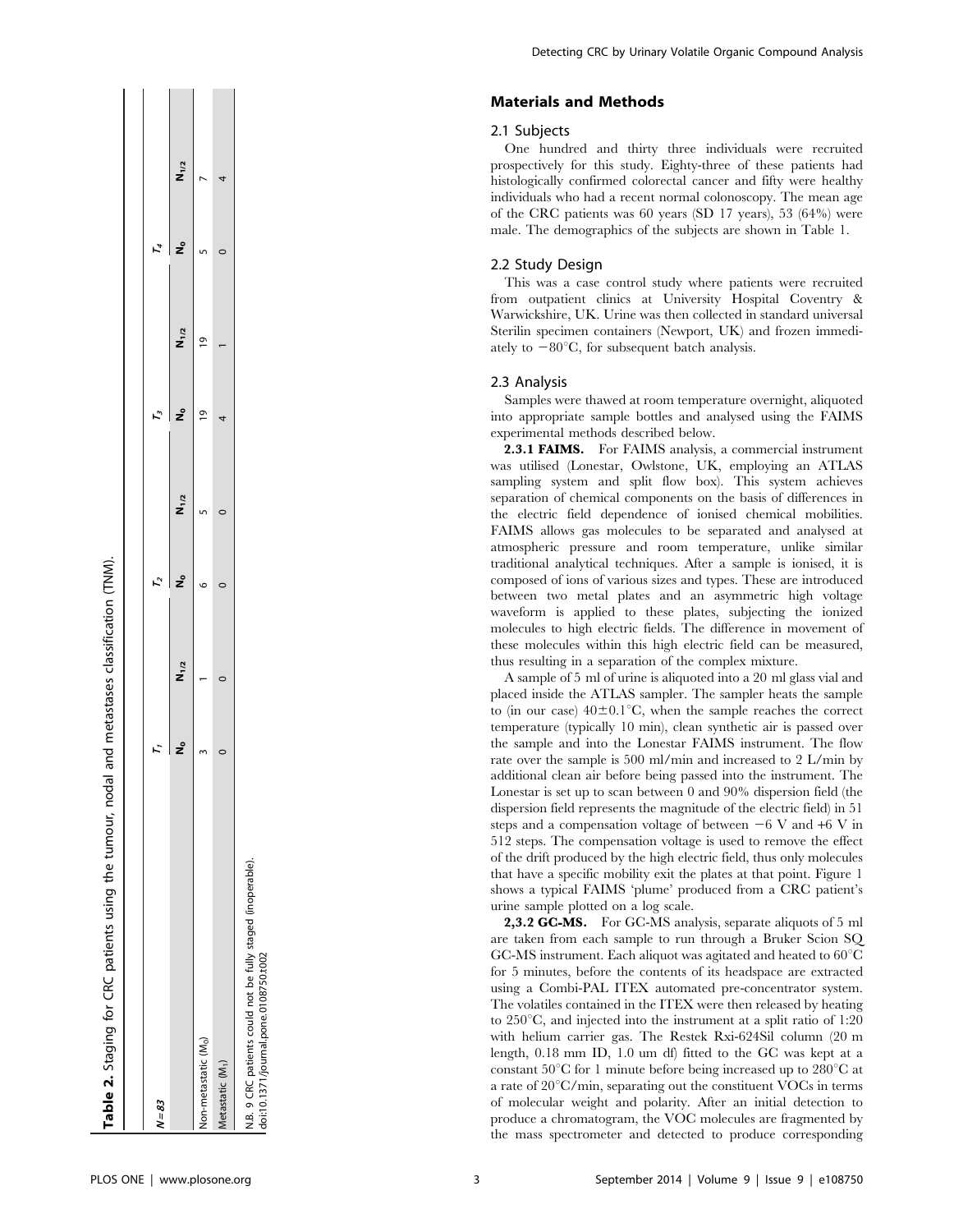

Figure 2. Fisher Disciminant Analysis (FDA) of FAIMS data in patients with CRC and controls. doi:10.1371/journal.pone.0108750.g002

mass spectra. These are correlated with the GC chromatogram peaks, and checked against a National Institute of Standards and Technology library (NIST 2013) of chemical compounds. This was perfrimed in order to gain additional insight into the specific chemical groups that make up the volatile headspace of the urine samples in those with CRC.

## 2.4 Statistical Methods

Data analysis for FAIMS results is performed using Fisher Discriminant Analysis. This allows for the simple interpretation of complex data to determine if differences in groups can be detected. The data was processed in Matlab (Mathworks Inc., USA, R2013b). For analysis, both the positive and negative ion count matrices of each sample were concatenated into a single 52,224 element vector (or 1D array). These were then wavelet transformed using a Daubechies D4 wavelet, a technique

commonly used in data compression and has the ability to separate out subtle signals within a dataset. Data points within the 52,224 elements suitable for discrimination are then identified. This is achieved by calculating the within class scatter  $(\Sigma \sigma_i)$  and the between class scatter  $[(\sigma_\mu)^2/(\Sigma \sigma_i)^2]$  for each point within the vector (thus the same datapoints (or variable) from all the sample datasets are examined and the within class as well as between class scatter calculated across all the samples), to generate two further 1D arrays, again formed of 52,224 data points. Different thresholds are then set for within class and between class scatter and the variables that are within these thresholds are then used for data processing by fisher discriminant analysis (FDA; a preclassified linear technique). To test the validity of the FDA, five samples from each group (CRC and controls) were removed before the FDA was performed. Then, based on the FDA results of the remnant, a prediction is made on the group of the unknown

Table 3. GC-MS peaks for the CRC patients and corresponding National Institute of Standards and Technology (NIST) targets for these peaks.

| Average GC Retention Time (min) | <b>Major MS Peaks</b>             | <b>Common NIST targets</b>                                                                           |
|---------------------------------|-----------------------------------|------------------------------------------------------------------------------------------------------|
| 1.4                             | 42, 43, 45, 56, 58                | Acetaldehyde, Ethylene Oxide, Oxalic Acid                                                            |
| 1.53                            | 42, 44, 55, 67                    | Dimethyl Diazene, Cyclobutyl Amine, Oxepane                                                          |
| 1.75                            | 42, 43, 58                        | Acetone                                                                                              |
| 2.95                            | 39, 43, 44, 58, 71, 86            | 2-Pentanone, 3-methyl-2-Butanone, 2,3-Butanedione                                                    |
| 4.56                            | 43, 58, 71                        | 4-Heptanone, 3-Heptanone, 2,4-dimethyl-3-Pentanone                                                   |
| 4.7                             | 44, 51, 63, 78, 104               | Acetyloxime-Pyridine Carboxaldehyde, Hydrocinnamoyl-Bezene-ethanamine,<br>Styrene, Dimethyl-Thiourea |
| 4.77                            | 39, 40, 60, 72, 99                | Allyl Isothiocyanate, Isothiocyanato-cyclopropane, 2-cyano-acetamide                                 |
| 5.31                            | 42, 44, 56, 75, 94, 118, 133, 151 | Methoxy-phenyl-oxime, Ethylbenzoic acid (pentyl ester), Carbamic acid (methyl ester)                 |
| 5.38                            | 41, 43, 44, 57, 72                | Hexen-1-ol, 4-methyl-1-hexene, Hexanal                                                               |

doi:10.1371/journal.pone.0108750.t003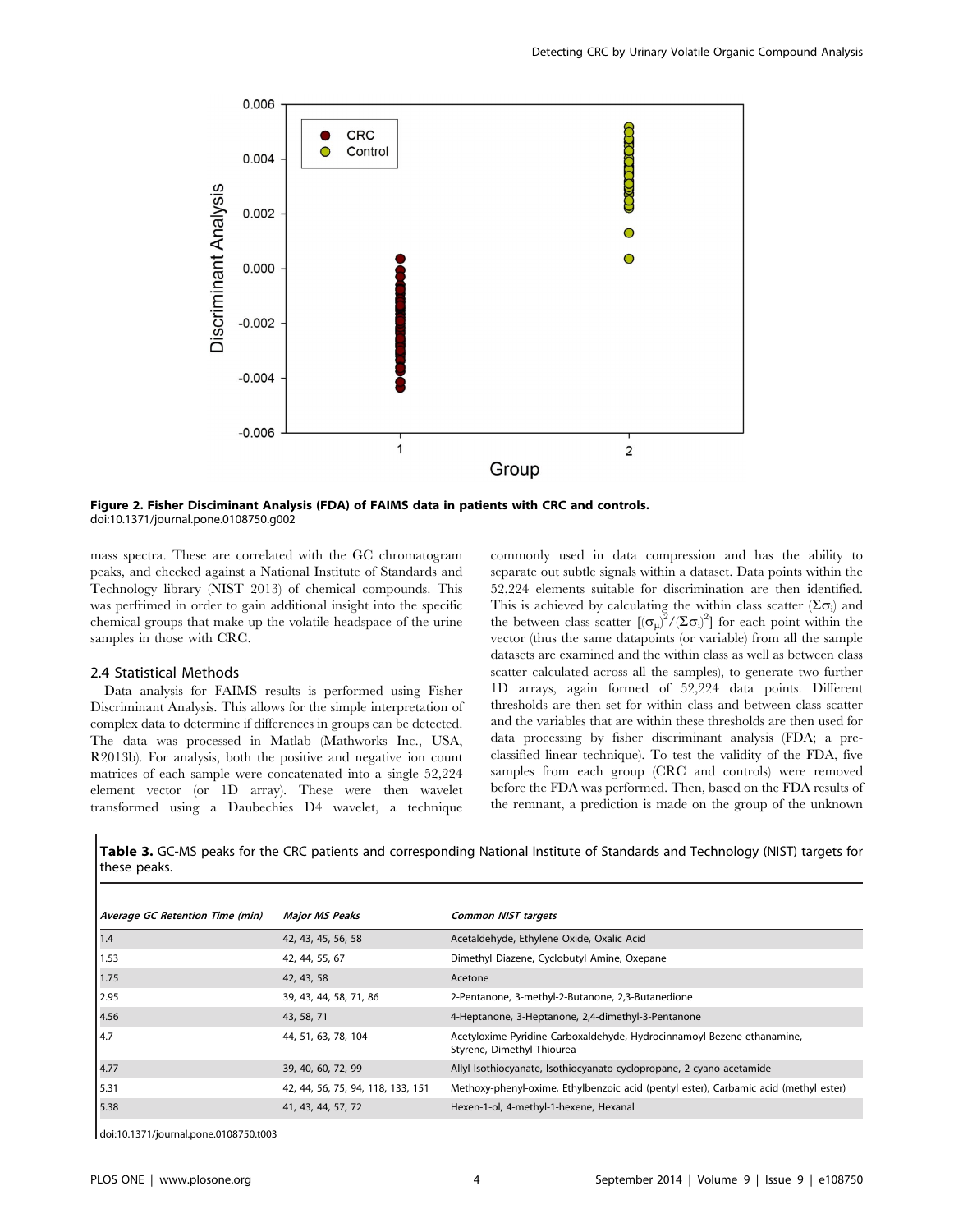samples. This prediction is based on a KNN (k-nearest neighbor) method. This process is repeated ten times for each pair threshold values until optimum thresholds, and thus set of variables, are identified. This variable group is then used for the remainder of the analysis process to calculate sensitivity and specificity. For further details on analyses described in detail, please see Covington et al [23].

#### 2.5 Ethics

Scientific and ethical approval was obtained from local Research & Development Department and Warwickshire Ethics Committee 09/H1211/38. Written informed consent was obtained from all patients who participated in the study.

#### Results

The demographic data of the cancer and non-cancer group are described in Table 1. No statistically significant difference between the groups was noted however, as expected there was male gender predominance. Details of the tumour staging for the 83 CRC patients are shown in Table 2.

The analysis of the FAIMS data for CRC patients and controls was carried out using Fisher Discriminant Analysis, as described above, and the results from the identified variables are shown in Figure 2. Reclassification for CRC was correct in 74% of cases  $(p<0.001)$ . The sensitivity and specificity of the FAIMS analysis to detect CRC were 88% and 60% respectively.

The CRC patients' urine was also analysed by GC-MS, the results can be found in table 3, along with a list of corresponding chemicals from the National Institute for Standards and Technology (NIST) database. No unique chemical was identified in those with CRC compared with controls.

## Discussion

This study is the first to our knowledge to report the utility FAIMS analyses for CRC detection in urine and supports previous work by others using electronic nose [5] and GCMS [16]. This has been achieved by investigating how gases and vapours (VOCs) emanating from urine samples are disparate in those with CRC compared with controls. Our findings also support previous work where, VOC signature differences were noted in CRC patients within different biological materials (faeces, breath and urine) [5,15,16]. Our CRC cohort had a male sex predominance, as would be expected for a population of CRC patients, whilst our control group had a slight female predominance. This could raise the prospect of sex bias within the cohort, however, whilst the pattern of VOCs and by association, the fermentome, could theoretically be affected by sex and age, data from our previous published studies of IBD, bile acid malabsorption, pelvic cancer and coeliac disease have not shown any propensity for age and sex affecting the VOC signals [23,24,25,26,27].

De Meij et al showed that the e-nose could discriminate CRC from healthy controls with 85% sensitivity and 87% specificity, and could also distinguish advanced adenomas from healthy controls with 62% sensitivity and 86% specificity [5]. Our study has shown using urine specimens rather than faeces – with FAIMS demonstrating a sensitivity of 88% and a specificity of 60%. This has importance especially in our local population where uptake of screening is poor due to the requirement to produce faecal samples.

Ion mobility has a number of advantages over both GCMS and e-nose: for example it is undertaking a physical measurement of molecules instead of a chemical interaction (as would a traditional e-nose) and secondly, the sensitivity is much higher i.e. parts per billion to parts per trillion. This makes it an ideal platform for a future screening tool especially as the sensitivity is high. Our findings expand on previous research describing how both e-nose and FAIMS technologies can be used to distinguish effects of radiation in pelvic cancers [25] and inflammatory conditions e.g. between Crohn's disease and ulcerative colitis [26], in addition to Bile acid malabsorption and Coeliac disease [23,27].

Genetic stool markers have received interest as a potential noninvasive screening target for CRC. Lidgard et al [28] performed a study of automated stool DNA analysis for B-actin, mutant kRAS, aberrantly methylated BMP3 and NDRG4, and faecal haemoglobin. This showed a sensitivity of 98% and 90% specificity for CRC and 57–83% sensitivity for advanced adenomas depending on size. Our study shows comparable sensitivity results, but at a much lower process cost, and with urine rather than faecal sampling.

The unique chemical fingerprint or 'bio-odorant fingerprint' produced by the different disease states, and healthy individuals, shows the potential of this technology to screen for, and aid, in the diagnosis of CRC. It also has the potential to aid in further investigation of individuals with other gastrointestinal diseases. Gases and vapours are thought to be produced by the process of colonic fermentation involving a complex interaction between the colonocyte cells, human faecal flora, mucosal integrity and invading pathogens [17,18]. VOCs emitted from bodily fluids thus have huge potential as putative biomarkers for use in the assessment of gastrointestinal diseases. Alterations in the pattern of VOCs are thought to reflect changes in the gastrointestinal environment. This suggests a possible role for gut microflora dysbiosis in the pathophysiology of CRC [29].

#### Conclusions

This study has shown that the VOC signature present in the urine of patients with CRC, can be distinguished from healthy controls using FAIMS. The sensitivity and specificity of FAIMS is 88% and 60% respectively for CRC. Whilst this is lower than the gold standard of colonoscopy it is comparable with current faecal stool testing including the guaiac and immunohistochemical methods. The UK uptake for screening is low; 62%, 57% and 59% uptake in the first, second and third rounds of the national screening programme [30], and around 50% currently in the local population. One of the reasons for this is the nature of the biological sample required. Offering an alternative and less intrusive option, such as urine rather than faeces, is likely to be far more acceptable to patients, and can be incorporated into screening pathways for the future.

#### Acknowledgments

We would like to thank WPH, BRET and the Eveson Trust who provided funding for this research.

#### Author Contributions

Conceived and designed the experiments: RA CN KB JC. Performed the experiments: EW MT JC. Analyzed the data: RA MM EW MT JC. Contributed reagents/materials/analysis tools: RA EW MT JA. Wrote the paper: RA MM SC MT CH CN KB JC. Recruitment of patients: CRF PH NOC CB.